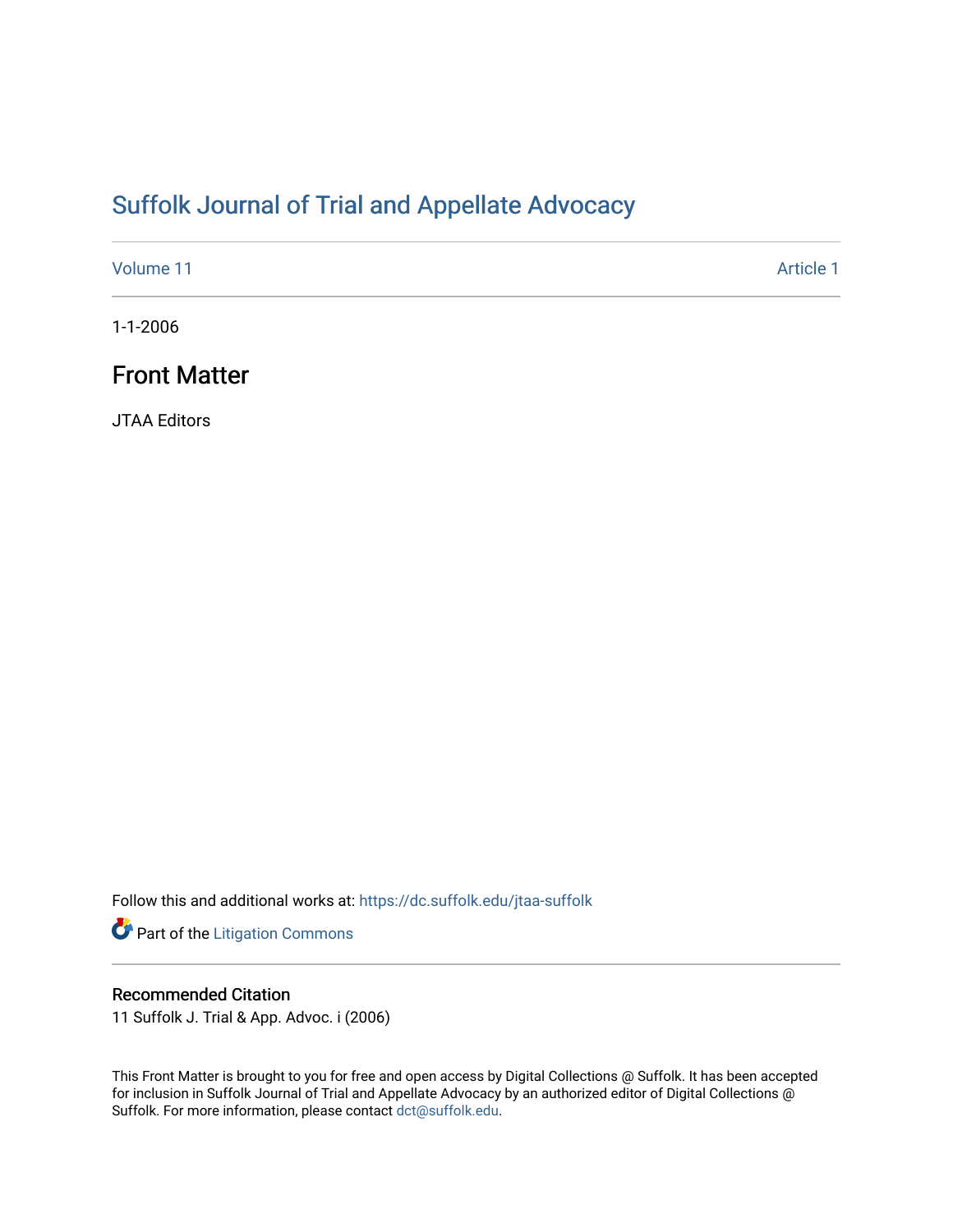# **SUFFOLK JOURNAL OF TRIAL & APPELLATE ADVOCACY**

**Volume XT 2006**



**SUFFOLK UNIVERSITY** LAW **SCHOOL ©** Copyright Suffolk University Law School **2006**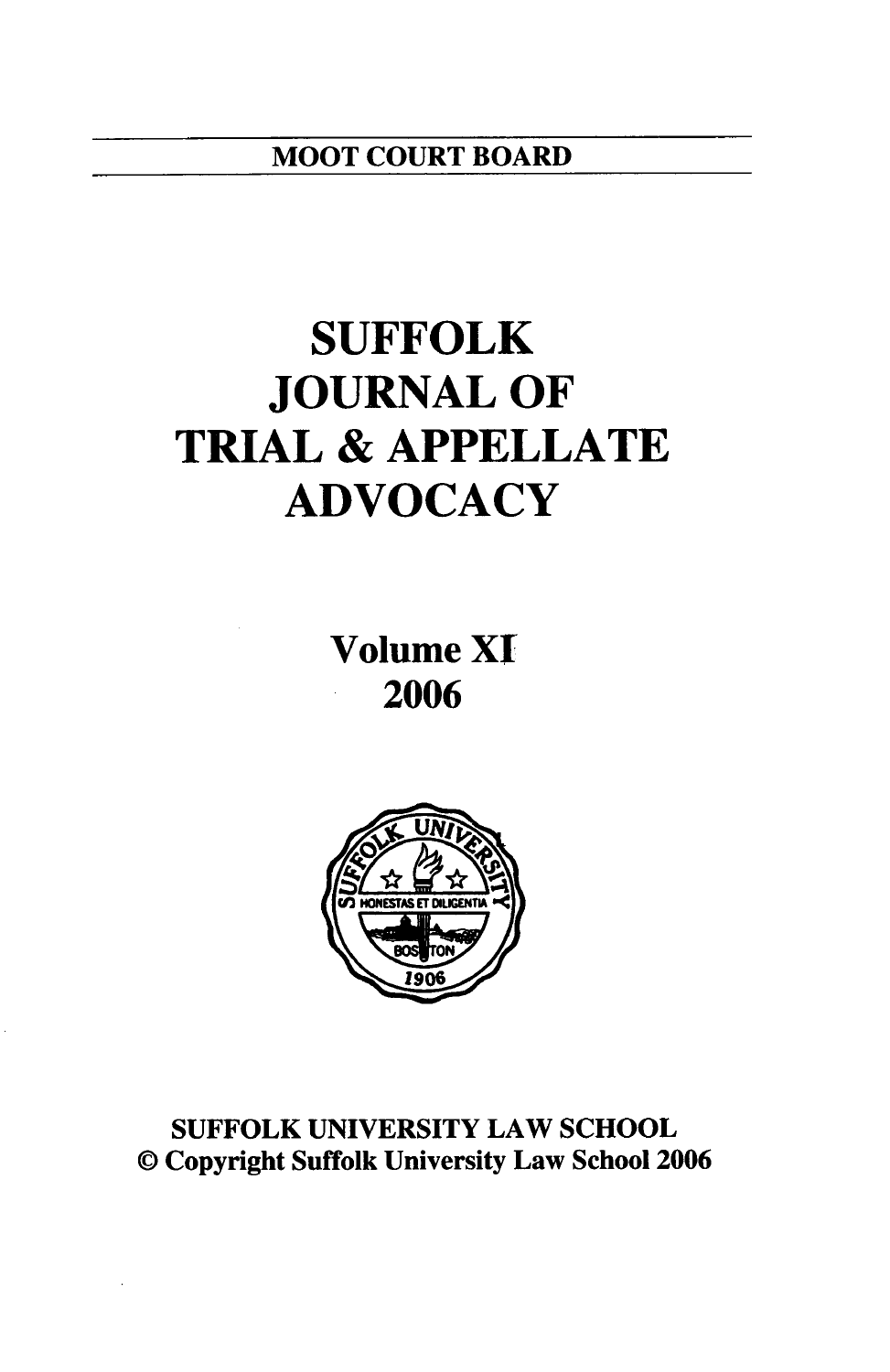*SUFFOLK JOURNAL OF TRIAL & APPELLATE ADVOCACY* is published annually by the Suffolk University Law School Moot Court Board, 120 Tremont Street, Boston, Massachusetts 02108.

**(D** Copyright Suffolk University Law School 2006

Except as otherwise provided, articles in this issue may be copied for classroom use if **(1)** copies are distributed at or below cost; (2) author and publication are clearly identified; (3) each paper contains proper notice of copyrights; and (4) the *Suffolk Journal of Trial & Appellate Advocacy* is notified of such use.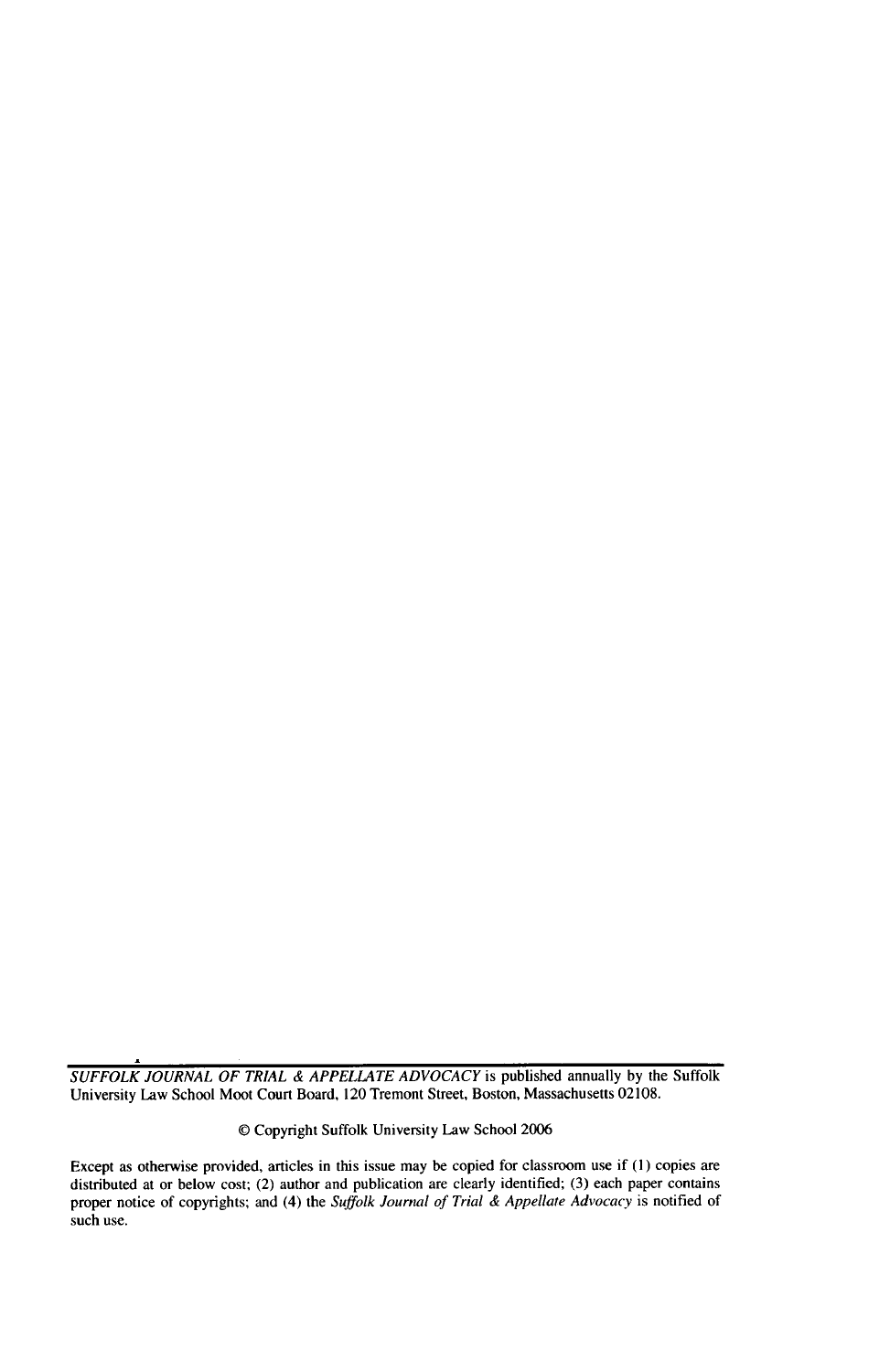## **SUFFOLK UNIVERSITY LAW SCHOOL**

#### **UNIVERSITY ADMINISTRATION**

David **J.** Sargent. **JD,** LLD (hon.), President Francis X. Flannery, BSBA, MBA, **CPA,** Vice President; *Treasurer* Marguerite **J.** Dennis, BA, MA, *Vice President, Enrollment and International Programs* Kathryn M. Battillo, *Vice President, Advancement* Patricia Maguire Meservey, Provost *and Academic Vice-President*

#### LAW **SCHOOL ADMINISTRATION**

Robert H. Smith, AB, **JD,** *Dean; Professor of Law* John C. Deliso, BS, JD, Associate *Dean* Bernard V. Keenan, BA, JD, LLM, *Associate Dean; Professor of Law* Marc G. Perlin, BA, **JD,** *Associate Dean; Professor of Law* Beverly Coles-Roby, BA, JD, *Dean of Students* Laura Ferrari, BS, JD, MBA, *Assistant Dean of* Students Gail N. Ellis, BA, JD, *Dean of Admissions* Lorraine D. Cove, *Registrar, Assistant to the Dean* Rose Baetzel, BA, *Associate Registrar* Mary Karen Rogers, BS, **MS,** *Acting Director, Career Development* Dorothy Brooks Commons, BA, **MS,** *Career Counselor* Colleen Murphy, BA, *Career Counselor* Michelle Dobbins, BS, MBA, *Assistant Director, Recruitment and Marketing, Career Development* Amy Goldstein, BA, JD, *Assistant Director, Public Interest, Career Development* Bernadette Feeley, BS, JD, Director, Internship *Program* Kristen Dunn, *Director, Financial Aid* Helen Logan, *Assistant Director, Financial* Aid Linda Cedar, *Assistant Director, Financial Aid* Marilyn L. Morehouse, BSBA, M.Ed., *Director; Administration and Support Services* Carole Wagan, BA, **JD,** *Director, Advanced Legal Studies* Kate Landry, *Program Coordinator, Advanced Legal Studies* Gina Gaffney, BSBA, M.Ed., *Director, Computer Resource Center* Kathleen Elliot Vinson, BA, **JD,** *Director, Legal Practice Skills Program* Elizabeth M. McKenzie, BA, MSLS, **JD,** *Law Librarian; Associate Professor of Law* Herbert N. Ramy, BA, JD, *Director, Academic Support Program* Deborah MacFail, BA, *Director, Development* Betsy Roberti, BS, **JD,** *Administrative Director, Academic Concentrations* Patricia Davidson, BS, **JD,** *Administrative Director, LL.M. Program* Deborah A. Beaudette, BS, *Director, Communications* Julie Fitzpatrick, *Events Coordinator* Diane Frankel Schoenfeld, *Director, Law School Alumni Relations*

#### RESIDENT FACULTY

Marie Ashe, BA, Clark University; MA, Tufts University; **JD,** University of Nebraska; *Professor of Law*

Michael Avery, BA, LLB, Yale University; *Associate Professor of Law*

R. Lisle Baker, AB, Williams College; LLB, Harvard University; *Professor of Law*

Andrew Beckerman-Rodau, BS, Hofstra University; JD, Western New England College; LLM, Temple University; *Professor of Law*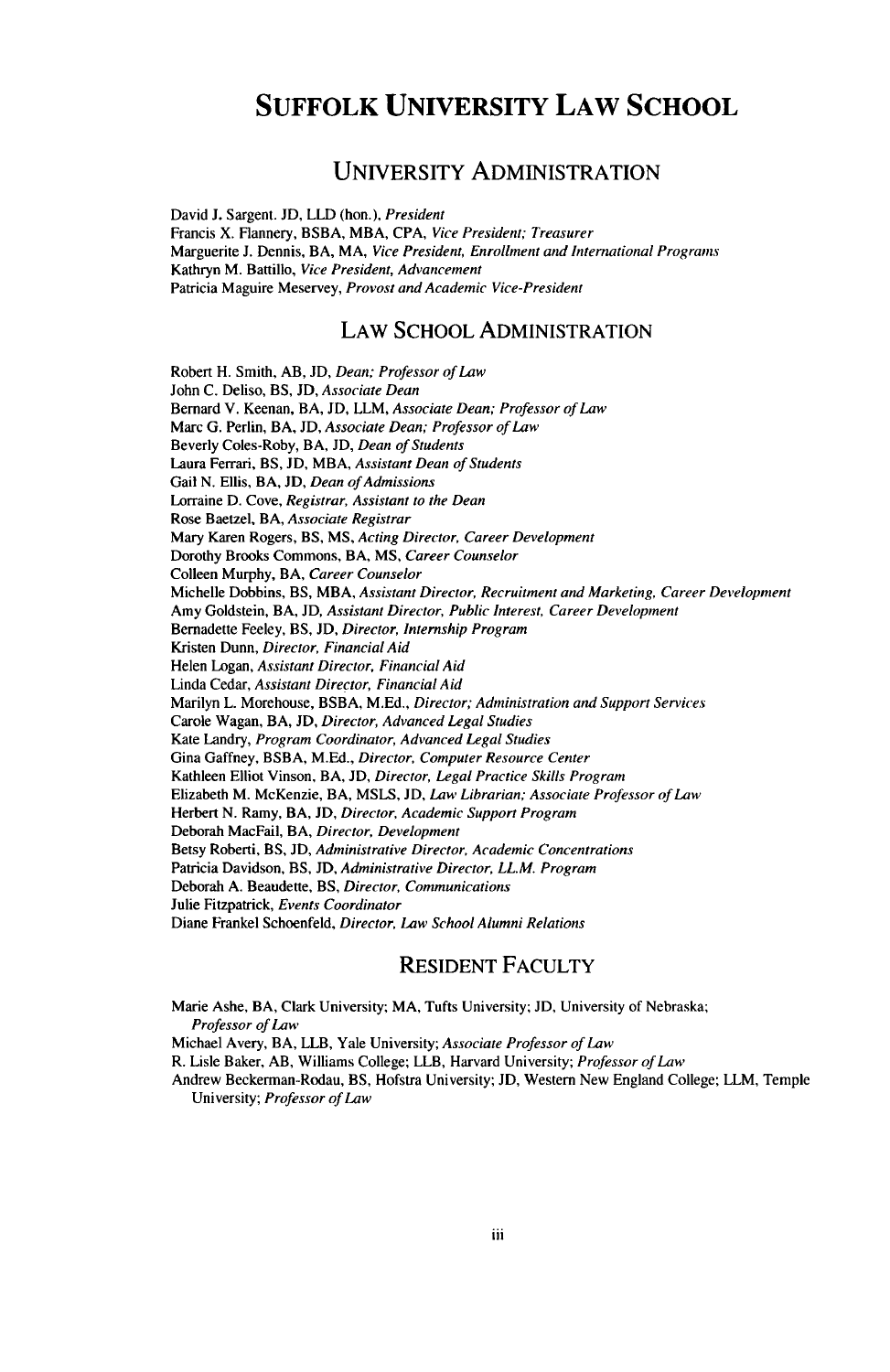- Carter **G.** Bishop, BS, Ball State University; MBA, JD, Drake University; LLM, New York University; *Professor of Law*
- Karen Blum, BA, Wells College; JD, Suffolk University; LLM, Harvard University; *Professor of Law*
- Eric D. Blumenson, BA, Wesleyan University; JD, Harvard University; *Professor of Law*
- Barry Brown, AB, MEd, JD, Harvard University; *Professor of Law*
- Stephen **J.** Callahan, AB, Middlebury College; JD, Suffolk University; *Professor of Law,*

Rosanna Cavallaro, AB, JD, Harvard University; *Professor of Law*

- Gerard J. Clark, BA, Seton Hall University; JD. Columbia University; *Professor of Law; Faculty Advisor of internship Program*
- Frank Rudy Cooper, BA, Amherst College; **JD,** Duke University; *Professor of Law*
- William T. Corbett, AB, Providence College; MBA, Boston College; JD, Suffolk University; LLM, Boston University; *Professor of Law*
- Joseph D. Cronin, AB, MA, Boston College; JD, Boston University; *Professor of Law*
- Kate Nace Day, BA, Manhattanville College; JD, University of California at Berkeley; *Professor of Law*
- Sara A. Dillon, BA, St. Michael's College; MA, University of Wisconsin-Madison; MA, Ph.D. Stanford University; **JD,** Columbia University; *Associate Professor of Law*
- Victoria J. Dodd, BA, Radcliffe College; JD, University of Southern California; *Professor of Law*
- Steven M. Eisenstat, BA, MEd, State University of New York-Buffalo; **JD,** Northeastern University; *Professor of Law*
- Clifford E. Elias, BA, Yale University; JD, Boston University; LLD (hon.), Suffolk University; LD (hon.). Merrimack College: *Professor of Law*
- Valerie C. Epps. BA, University of Birmingham, England; **JD,** Boston University; LLM, Harvard University; *Professor of Law*
- Bernadette Feeley, BS, **JD,** Suffolk University; *Assistant Clinical Professor*
- John E. Fenton, Jr., AB, College of the Holy Cross; JD, Boston College; LLM, Harvard University; *Distinguished Professor of Law*
- Steven Ferrey, BA, Pomona College; MA, JD, University of California, Berkeley; *Professor of Law* Thomas Finn, BA, Brown University; **JD,** Georgetown University; *Professor of Law*
- Joseph Franco, BA, University of Notre Dame; MA, **JD,** Yale Law School; *Associate Professor of Law*
- Christopher Gibson, BA, Amherst College; **JD,** Columbia University; *Associate Professor of Law* Joseph Glannon, BA, MAT, **JD,** Harvard University; *Professor of Law*
- Dwight Golann, BA, Amherst College; JD, Harvard University; *Professor of Law*
- Lorie M. Graham, BS, **JD,** Syracuse University; LLM, Harvard University; *Assistant Professor of Law*
- Marc D. Greenbaum, BA, Rutgers University; **JD,** Boston College; *Professor of Law*
- Jennifer Gundlach. **BA,** Kenyon College; **JD** American University; *Assistant Clinical Professor*
- Stephen C. Hicks, MA, LLB, Downing College, Cambridge, England; LLM, University of Virginia; *Professor of Law*
- Catherine T. Judge, BBA, Boston University; **JD.** LLM, Suffolk University; *Professor of Law*
- Bernard V. Keenan, BA, College of the Holy Cross; JD, Georgetown University; LLM, Columbia University; *Associate Dean and Professor of Law*
- Charles P. Kindregan, Jr., BA, MA, LaSalle University; **JD,** Chicago-Kent College of Law of the Illinois Institute of Technology; LLM, Northwestern University; *Professor of Law*
- Renee Landers, AB, Radcliffe College; **JD,** Boston College Law School; *Associate Professor of Law*
- Herbert Lemelman, AB, Northeastern University; **JD,** Boston University; LLM, New York University; *Professor of Law*
- Joseph P. McEttrick, AB, **JD,** Boston College; MPA, Harvard University; *Professor of Law*
- Stephen Michael McJohn, BA, JD, Northwestern University; *Professor of Law*
- Elizabeth M. McKenzie, BA, Transylvania University; JD, MSLS, University of Kentucky; *Director of Law Library and Associate Professor of Law*
- Russell G. Murphy, BA, University of Massachusetts; JD, Suffolk University; *Professor of Law*
- Bernard M. Ortwein, BA, University of Richmond; JD, Suffolk University; LLM, Harvard University; *Professor of Law*
- Marc G. Perlin, BA, Boston University; **JD,** Northeastern University; *Associate Dean; Professor of Law*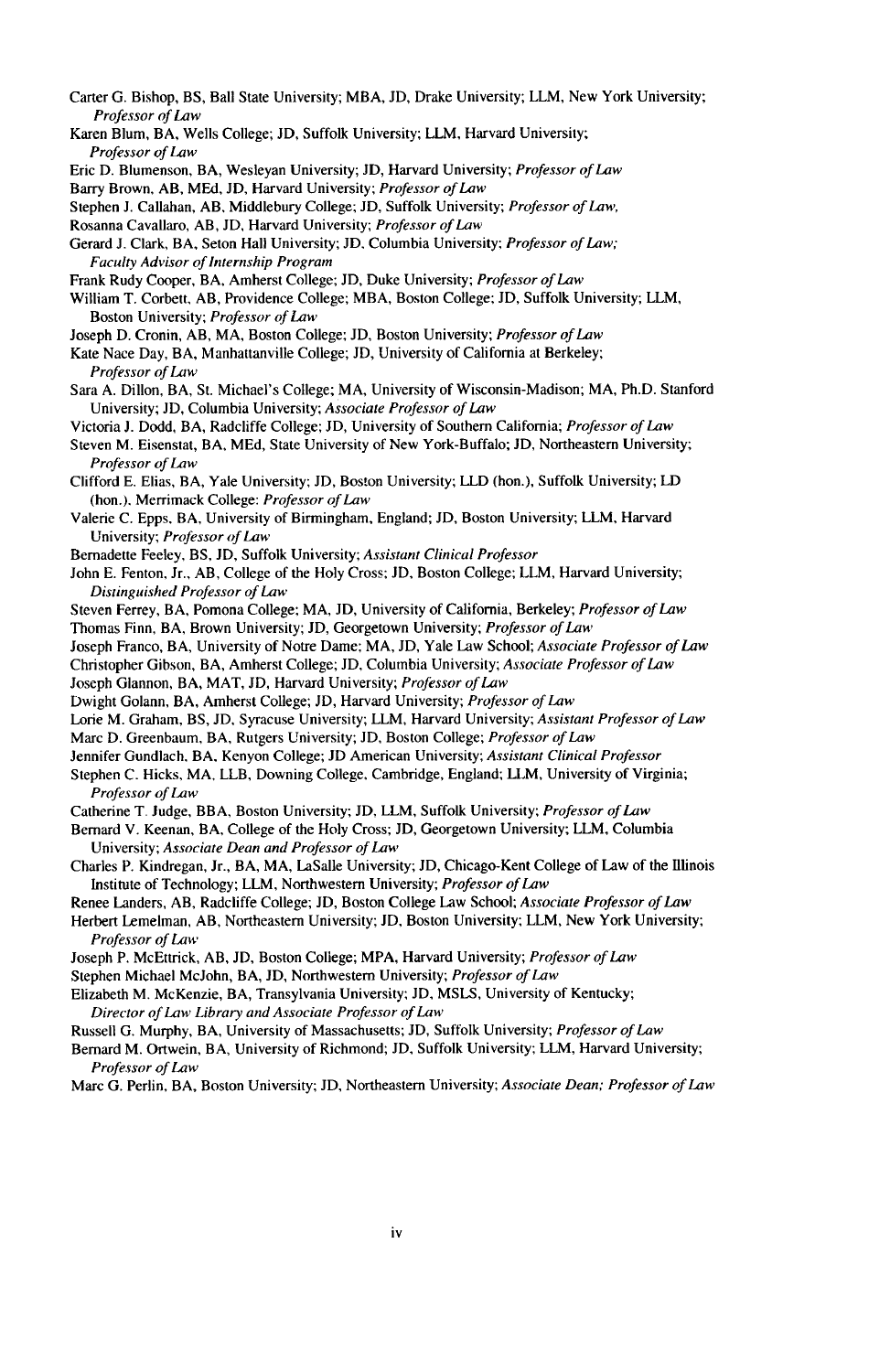- Andrew M. Perlman, BA, Yale University; **JD,** Harvard University; LLM, Columbia University; *Assistant Professor of Law*
- Richard M. Perlmutter. AB, Tufts University; LLB, Harvard University; *Professor of Law*

Richard **G.** Pizzano, AB, **JD,** Suffolk University; *Professor of Law*

- Jeffrey J. Pokorak, BA, State University of New York, Binghamton; **JD,** Northeastern University; *Associate Professor; Director, Clinical Programs*
- Anthony P. Polito, SB, Massachusetts Institute of Technology; **JD,** Harvard University; LLM, New York University; *Professor of Law*
- Elbert L. Robertson, BA, Brown University; MA, University of Pennsylvania, Wharton School of Business; JD, Columbia University; *Associate Professor of Law*
- Marc A. Rodwin, BA, Brown University; BA, MA, Oxford University; **JD,** University of Virginia; Ph.D., Brandeis University; *Professor of Law*
- Charles E. Rounds, Jr., BA, Columbia University; **JD,** Suffolk University; *Professor of Law*
- Michael Rustad, BA, University of North Dakota; MA, University of Maryland; PhD, Boston College;
	- JD, Suffolk University; LLM, Harvard University; *Thomas F. Lambert, Jr. Professor of Law*
- Anthony B. Sandoe, AB, Williams College; **JD,** Boston College; *Professor of Law*
- David **J.** Sargent, JD, LLD (hon.), Suffolk University; *President; Professor of Law*
- Miguel Schor, BA, Tulane University; JD, Tulane Law School; *Assistant Professor of Law*
- Patrick Shin, BA, Dartmouth College; **JD,** Harvard University; *Assistant Professor of Law*
- Jessica Silbey, BA, Stanford University; **JD,** PhD, University of Michigan, *Assistant Professor of Law*
- Linda Sandstrom Simard, BS, University of Delaware; JD, Boston College; *Professor of Law*
- Robert H. Smith, BA, Wesleyan University: JD, University of Chicago, *Professor of Law*
- Tommy F. Thompson, BS, University of Notre Dame; JD, Indiana University; *Professor of Law*
- Richard Vacco, AB, Colby College; **JD,** Suffolk University; *Professor of Law*
- Timothy Wilton, AB, JD, LLM, Harvard University; *Professor of Law*
- Jeffrey D. Wittenberg, BA, San Francisco State University; JD, University of California-Hastings; *Professor of Law*
- David C. Yamada, BA, Valparaiso University, Indiana; JD, New York University; *Professor of Law*

#### UNIVERSITY PROFESSOR

Hon. Joseph R. Nolan, BS, LLB, Boston College

#### VISITING FACULTY

Leo Romero, AB, Oberlin College; JD, Washington University; *Distinguished Visiting Professor of Law*

#### PROFESSORS EMERITI

Edward **J** Bander, AB, LLB, Boston University; MLS, Simmons College

Charles M. Burnim, BS, University of Massachusetts; JD, Boston University

Brian T. Callahan, AB, LLB, Boston College

Alfred I. Maleson, BS, Johns Hopkins University; JD, University of Maryland

Thomas **J.** McMahon, AB, College of the Holy Cross; **JD,** Georgetown University

John J. Nolan, BS, College of the Holy Cross; JD, Suffolk University; LLM

John Sherman, BS, Georgetown University; JD, Harvard University: LLM, Boston University

Patricia Brown, BA, MBA, JD, Suffolk University; MTS, Gordon-Conwell Theological Seminary; Law Librarian Emeritus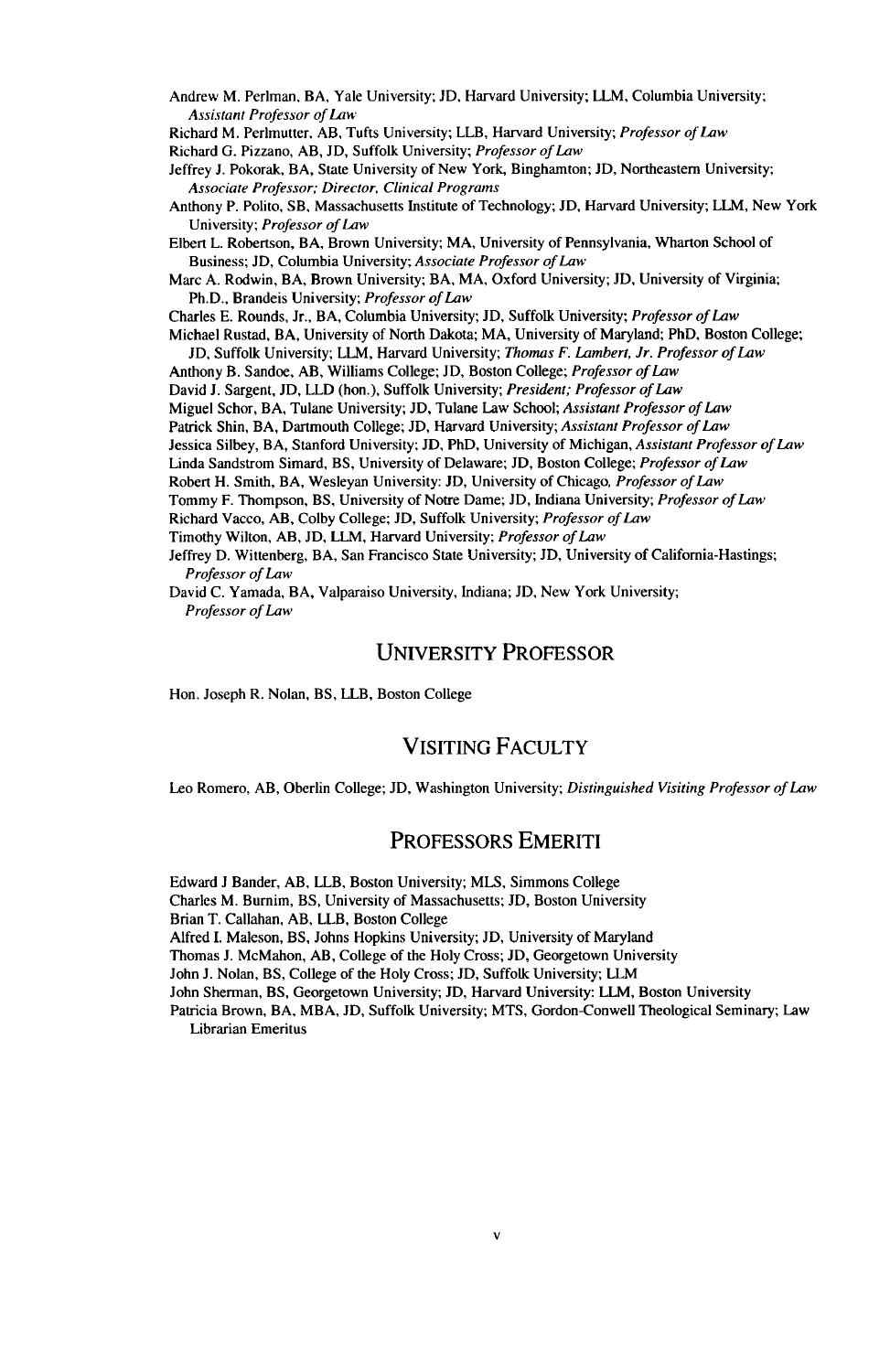#### ADJUNCT FACULTY

- Daniel Ahearn, BA, University of Rochester; JD, Suffolk University
- Honorable Gerald Alch, BA, MA, Harvard College; MA, LLB, Boston University
- Patricia Alloise, BA, JD, Suffolk University
- Peter Ambrosini, AB, College of the Holy Cross; JD, Boston College
- Barbara Anthony, BS, MA, Northeastern University; **JD,** Suffolk University
- Mitchel Appelbaum, BA, Brandeis University; JD, Boston College
- Marion Giliberti Barish, BA, BS, Boston University; JD, University of California at Hastings
- Rodney Mylne Barker, MA, Cambridge University, England; MA, Oberlin College
- Thomas Barker, BA, Jacksonville University; JD Suffolk University Law School
- Henry B. Bock, Jr., BA, St. Andrews Presbyterian College; MSW, University of Tennessee; JD, Suffolk University
- Hon. Isaac Borenstein, BA, George Washington University; JD, Northwestern University: LLM, Harvard Law School
- Jennifer Braceras, BA, University of Massachusetts; JD, Harvard University
- Hon. Raymond J. Brassard, BA, JD, Boston College
- William Brisk, AB, Brown University; JD, New York University School of Law; PhD, Johns Hopkins University
- Michael R. Brown, BA, Bowdoin College; **JD,** Columbia University
- Brian P. Burke, BA, Boston College; JD, Georgetown University
- Christian Campbell, BA, University of the Pacific; LLB, University of Edinburgh; LLM, McGeorge School of Law
- Dennis Campbell, BA, Sacramento State University; JD, University of the Pacific; LLM, University of Stockholm
- Michael Carron, BS, University of New Hampshire; JD, Suffolk University Law School; LLM, Boston University Law School

Dragan M. Cetkovic, **JD,** Suffolk University; LLB, Zagreb University: LLM, Boston University Kerry Choi, AB, JD, Boston University

- Stephen Y. Chow, AB, MS, Harvard University; JD, Columbia University
- John B. Cochran. BA, Hobart College; MA, Rutgers University; JD, Suffolk University
- Hon. Cynthia Cohen, BA, Brown University; MAT, University of Chicago; JD, Harvard University
- Jerry Cohen, BME, Rensselaer Polytech Institute; JD, George Washington University
- T. Richard Cuffe, AB, Providence College; **JD,** Suffolk University
- Cyrus Daftary, BA, Indiana University; JD, University of Dayton; LLM, Temple University
- Andrew D'Angelo, BA, College of the Holy Cross; JD, Suffolk University
- Carl M. DeFranco, Jr., BS, Merrimack College; JD, Vermont Law School
- Tony DeMarco, BA, Norwich University; **JD,** Suffolk University School of Law; Director, Juvenile Justice Center
- Pasquale DeSantis, BA, University of Massachusetts; JD, Suffolk University School of Law
- Hon. Thomas Dickinson, AB, College of the Holy Cross; **JD,** Suffolk University School of Law
- Hon. Gordon L. Doerfer, BA, Amherst College; LLB, Harvard University
- Terrence B. Downes, AB, Harvard University; JD, Suffolk University School of Law
- Mark A. Fischer, BA, Emerson College; JD, Boston College School of Law
- Robert F. Fitzpatrick, Jr., BS, Tufts University; **MS,** University of San Francisco; **JD,** Suffolk University
- Brian P. Flanagan, BA, Tufts University; JD, Catholic University
- Kevin Flatley, BS, Boston College: JD, Suffolk University
- Hon. Francis Frasier, AB, MA, University on New Hampshire; **JD,** Boston College
- Mary B. Freeley, BA, College of the Holy Cross; **JD,** Suffolk University Law School
- Lisa R. Freudenheim, BA, Tufts University; **JD,** New York University
- Arthur S. Fulman, BA, Colby College; **JD,** Georgetown University; MPA,
- George Washington University
- Matthew F. Furlong, BA, University of Chicago; **JD,** Boston College
- Sally Gaglini, BA, Brandeis University; **JD,** Suffolk University
- Alexander C. Gavis, BA, Swathmore College; **JD,** University of Pennsylvania Law School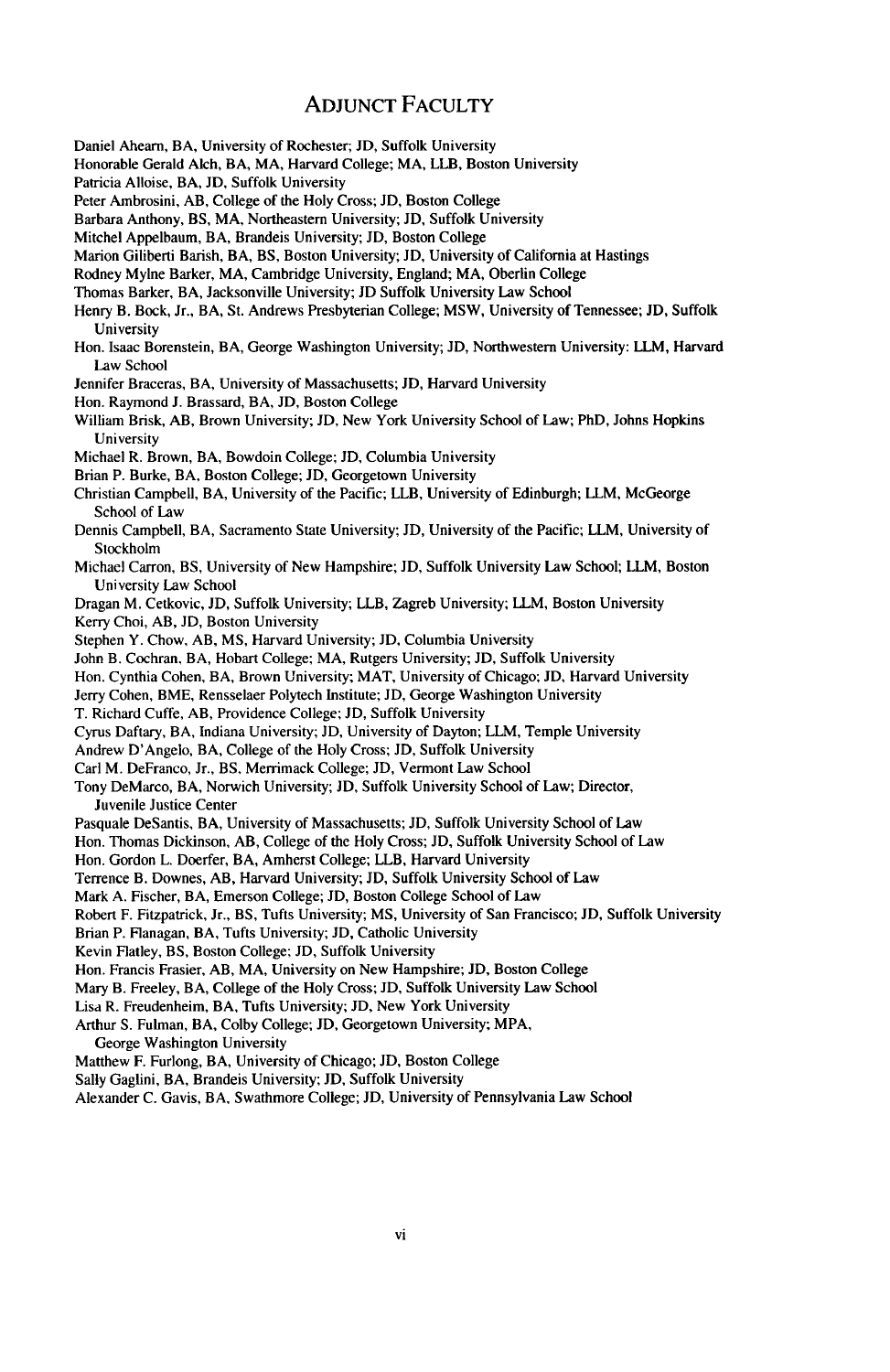Iris C. Geik, BA, Hunter College; MA, University of San Francisco; JD, Suffolk University

Serge Georges, BA, Boston College; **ID,** Suffolk University

Hon. Linda Giles, BS, McGill University; **JD,** New England School of Law

Hon. Edward M. Ginsburg, AB, JD, Harvard University

Alan S. Goldberg, BA, Brooklyn College; **JD,** Boston College; LLM, Boston University

Hon. Joseph Grasso, AB, Dartmouth College; **JD,** Harvard University

Erika B. Gray, BS, York College of Pennsylvania; MS Millerville State College

Nicholas S. Gray, BM, Westminster Choir College, Suffolk University

Christie Hager, AB, Smith College; MPH, Boston University School of Public Health; JD, University of Connecticut School of Law

Marc A. Heller

John D. Hislop, III, BA, University of Massachusetts at Amherst; JD, Suffolk University

Robert Hoffman, AB, JD, Harvard University

Thomas Holland, BA, MA, Ph.D., University of Nebraska; JD, Harvard University

Hon. Thomas C. Horgan, BSBA, JD, Suffolk University

Stephen Houlihan, BBA, University of Notre Dame; JD, Boston College; LLM, Boston University

Brian Hurley, AB, College of the Holy Cross; JD, Suffolk University

Monroe Inker, AB, Brooklyn College; *JD,* LLM, Harvard University

Hon. John J. Irwin, JR., AB, Boston College; LLB, Boston College

James A. Janda, BS, LaSalle College; **JD,** Dickinson School of Law

Eddie Jenkins, BA, College of the Holy Cross; JD, Suffolk University Law School

Glenn S. Kaplan, BS, State University of New York; JD, Harvard University

Brian **J.** Kelly, BS, University of Notre Dame; JD, Suffolk University

Carol A. Kelly, AB, College of the Holy Cross, JD, Suffolk University

Paul F. Kelly, AB, College of the Holy Cross; JD, Suffolk University

Hon. Carol Kenner, BA, Syracuse University; **JD,** New England School of Law

Ken King, BA, University of Illinois, Urbana; JD, Northeastern University; Deputy Director, Juvenile Justice Center

Eric Kramer, BA, Williams College; Ph.D., University of Pennsylvania; JD, Harvard University Robin Kramer, CPA, BS, Salem State College

James Krasnoo, AB, Harvard University; MA, Northeastern University; **JD,** University of Chicago Todd Krieger, BS, Lesley College School of Management; JD, Suffolk University School of Law

Kristen A. Kuliga, BA, University of Massachusetts; **JD,** Suffolk University School of Law

Hon. Paul K. Leary, BA, **JD,** Suffolk University School of Law

Donna E. Levin, BA, State University of New York at Stony Brook; JD, Northeastern University Nelson Lovins, BA, Tufts University; **JD,** Suffolk University

Matthew B. Lowrie, BS, **MS,** University of Illinois, JD, Harvard University

Hon. David Lowy, BA, University of Massachusetts; **JD,** Boston University

James M. Lynch, BA, Providence College; JD, George Mason University

Hon. Bonnie MacLeod, BA, Regis College; **JD,** Suffolk University

Barry K. Maddix, BS, University of Massachusetts; MPA, University of New Hampshire; JD, Western New England College; LLM, Boston University

Donald Mahoney, BS, Merrimack College; **MS,** Northeastern University; JD, New York Law School Michael E. Malamut, AB, Princeton University; **JD,** Harvard University

Juan M. Marcelino, AB, Brandeis University; **JD,** Catholic University; LLM, Georgetown University Laurie Martinelli, BA, Westfield State College; MPH, Harvard University; JD, American University

Timothy E. McAllister, BA, Williams College; JD, University of Pennsylvania

Maureen McBrien-Benjamin, BA, Gettysburg College; **JD,** Suffolk University

Walter McDonough, BA, Columbia University; **JD,** Suffolk University School of Law

Clare D. McGorrian, BA, Harvard College; JD, Northeastern University

Stephen R. McNaught, BSBA, Boston College; MBA, JD, Suffolk University School of Law

Hon. William F. McSweeney, III, BA, Boston College; JD, Suffolk University School of Law

Paul H. Merry, BA, Harvard University; **JD,** Suffolk University School of Law

Thomas Meyers, BS, University of Illinois; JD, Northwestern University

Hon. Rosemary H. Minehan, BA, **JD,** Suffolk University School of Law

Peter M. Moldave, AB, Harvard University; **JD,** Boalt Hall School of Law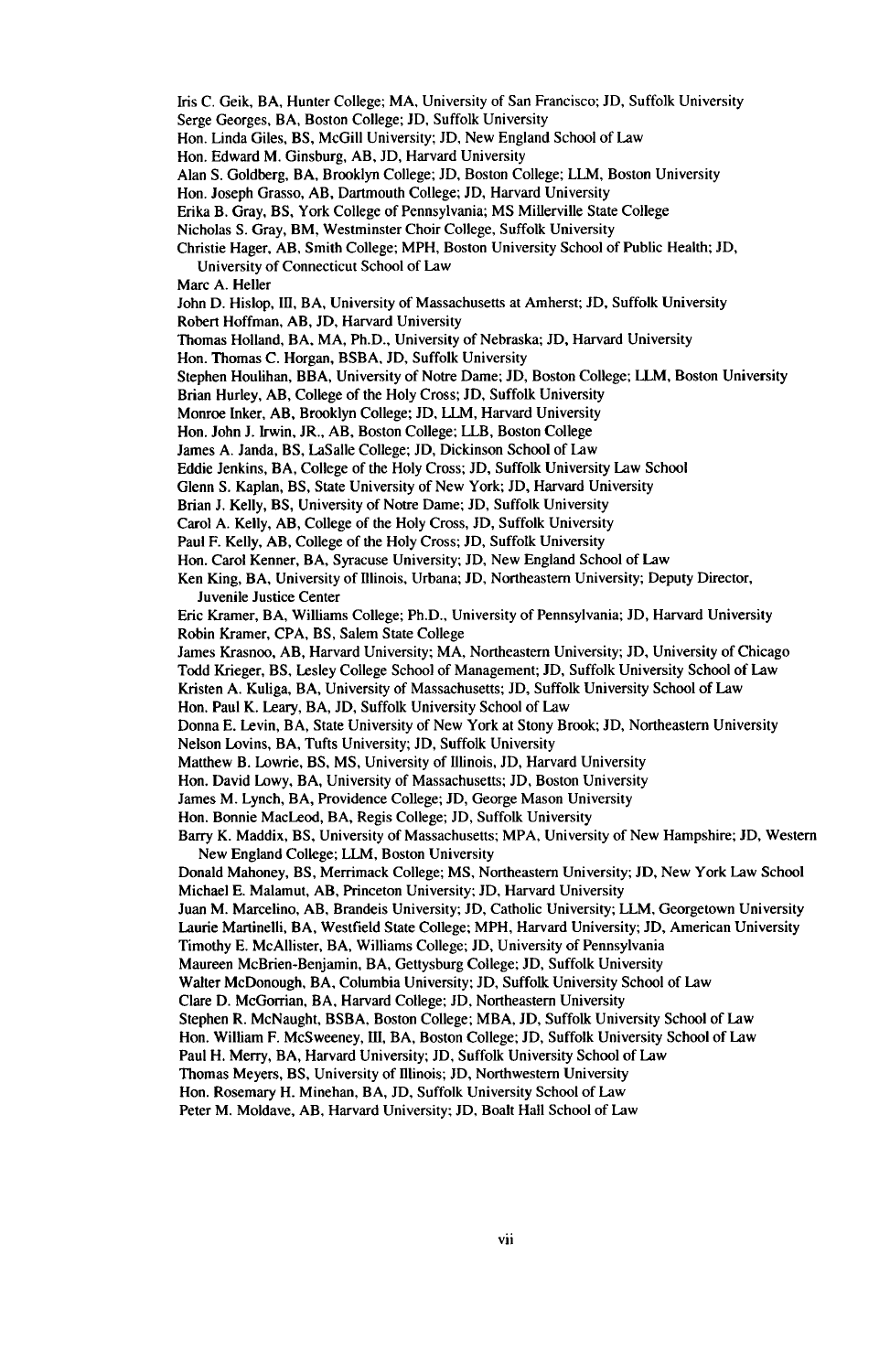Susan Barbieri Montgomery, BFA, MA, Rhode Island School of Design; **JD,** Northeastern University Alex L. Moschella, BA, Villanova University; JD, Suffolk University School of Law Cornelius Moynihan, Jr., AB, Boston College; **JD,** Harvard University School of Law Margaret Muldoon, BS, Providence College; JD, New England School of Law; LLM, Boston University Ronald E. Myrick, BEE, University of Louisville; MS, Arizona State University; JD, Loyola University Chicago B. Melvin Nash, BA, Brandeis University; JD, Boston College Martin J. Newhouse, AB, MA Ph.D., Columbia University; JD, Yale University Alfred J. O'Donovan, AB, Holy Cross College; JD, Suffolk University; LLM, New York University Donna L. Palermino, AB, Harvard University; JD, Boston University Julie **0.** Petrini, BA, Boston College; **JD,** Duke University Scott Pierce, **BS,** MBA, University of Connecticut; **JD,** State University of New York at Buffalo School of Law Sharon Remmer, BA, Cornell University; JD, Duke University Michael Ricciuti, AB, JD, Harvard University Nancy R. Rice, BA, Smith College; MA, Bryn Mawr Graduate School; JD, Emory University Louis A. Rizoli, BA, Colleg of the Holy Cross; JD, Suffolk University Law School Lawrence R Robins, BA, Emory University; MBA, Northwestern University Michael Roitman, AB, Dartmouth College; **JD,** Boston College Mitchel S. Ross, BS, Cornell University; JD, Harvard University Robert J. Roughsedge, BA, University of Massachusetts; JD, Suffolk University Hon. Robert C. Rufo, BS, Boston College; **JD,** Suffolk University Ivy V. Schram, BS, University of Miami; **MS,** University of Houston; JD, Suffolk University Terry Segal, BA, Amherst College; LLB, Yale University Paul Shaw, BA, University of Massachusetts; JD, Georgetown University Robert S. Sinsheimer, BA, Dartmouth College; JD, Suffolk University Edwin E. Smith, BA, Yale University; **JD,** Harvard University Amy Spagnole, BA, Syracuse University; **JD,** Suffolk University Gregory V. Sullivan, BA, Boston College; JD, Suffolk University Philip Swain, BS, Tufts University; JD, Northeastern University

Kirk Teska, BS, Montana State University; **MS,** University of Southern California;

**JD,** Franklin Pierce Law Center

Stephen Weiner, BA, Harvard College, LLB, Yale University

James Whitters, HI, BA, Trinity College; **JD,** Boston College School of Law

Richard L. Zisson, BS, Boston University; JD, Suffolk University School of Law

Ellen Zucker, BA, Wesleyan University; **MS,** London School of Economics and Political Science; **JD,** Boston College

#### CLINICAL FACULTY

William Berman, BA, Union College; **JD,** Boston University; *Associate Clinical Professor of Law,* Housing Consumer Protection Clinic

Bernadette Feeley, BS, **JD,** Suffolk University; *Assistant Clinical Professor,* Civil and Judicial Internships

Franco GoBourne, BA, City University of New York, Queens College; **JD,** Boston College; *Assistant Clinical Professor of Law,* Suffolk Defenders Program

Christine Butler, BA, Salem State College; **JD,** Suffolk University Law School; *Clinical Supervisor,* Battered Women's Advocacy Program

Jennifer A. Gundlach, BA, Kenyon College; **JD,** American University; *Assistant Clinical Professor of Law*

Diane S. Juliar, BA, University of Michigan; **JD,** Harvard University, *Associate Clinical Professor of Law*

Maureen Monks, BA, University of Connecticut; **JD,** Boston University; *Clinical Supervisor,* Battered Women's Advocacy Program

Jeffrey **J.** Pokorak, BA, State University of New York, Binghamton; **JD,** Northeastern University;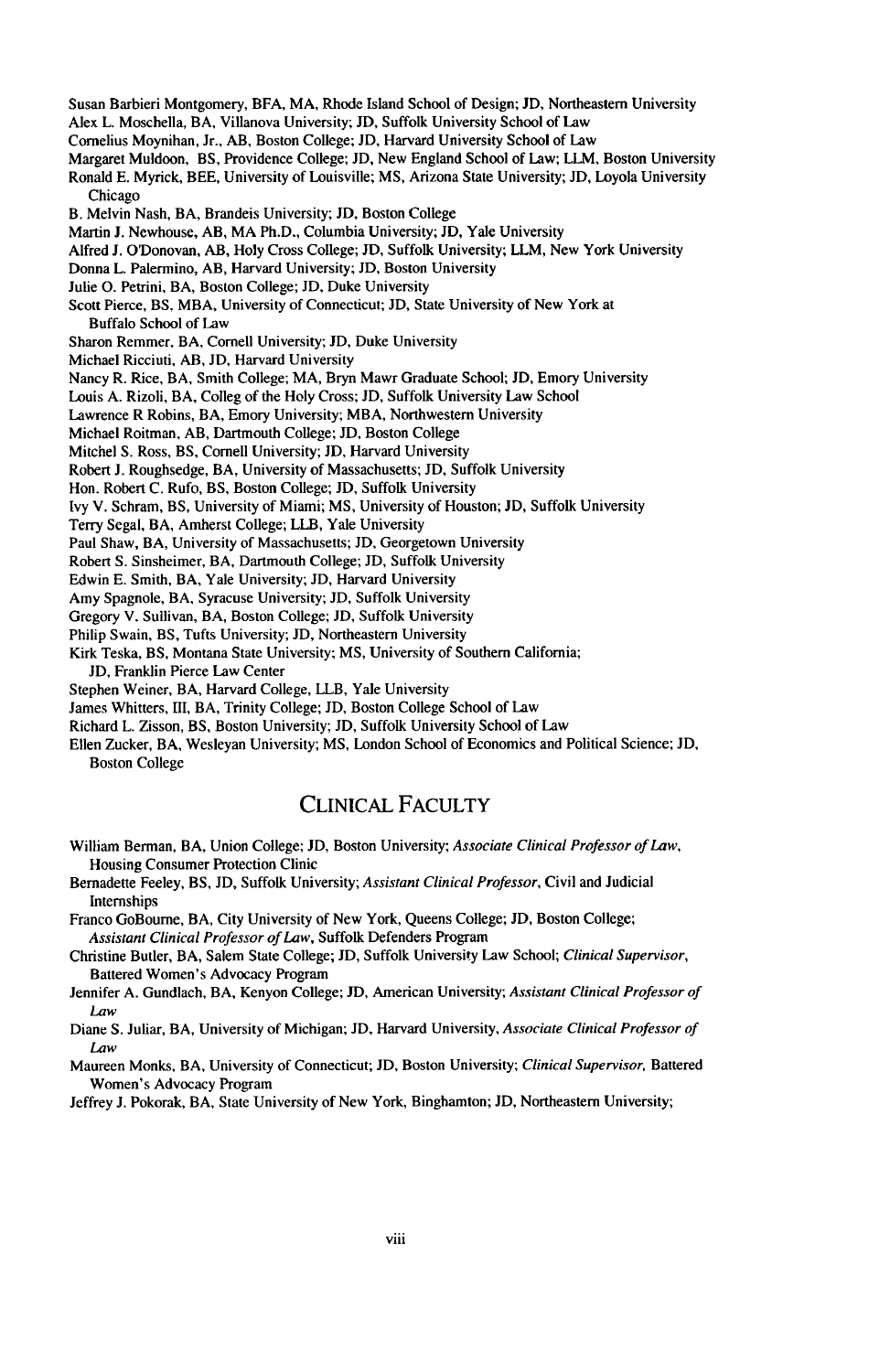Associate *Professor and Director of Clinical Programs*

Ilene B. Seidman, BA, City College of New York; **JD,** New England School of Law; Clinical *Professor of Law,* Family Advocacy Clinic

Colette Tvedt, BA, Rutgers University; **JD,** Rutgers University; *Assistant Clinical Professor,* Suffolk Defenders Program

#### SPECIAL FACULTY FOR THE CLINICAL AND INTERNSHIP PROGRAMS

John Courtney, BA, University of Notre Dame; JD, Suffolk University Scott Gediman, BS, LeHigh University; JD, Boston University Susana Murphy, BA, Swarthmore College; JD, University of Maryland

#### WRITING ASSISTANCE AND ACADEMIC SUPPORT PROGRAM

Herbert Ramy, BA, University of Massachusetts; JD, Suffolk University; *Director* Janet Fisher, BA, Fontbonne College; JD, Suffolk University Elizabeth Z. Stillman, BA, Tufts University, JD, Northeastern University

#### LEGAL PRACTICE SKILLS PROGRAM

Kathleen Elliot Vinson, BA, Stonehill College; JD, Suffolk University; *Director,* Legal Practice Skills Julie Baker, BS, Massachusetts Institute of Technology; JD, Boston College Shailini Jandial George, BS, Miami University of Ohio; **JD,** Boston College Geraldine Griffin, BA, Occidental College; **JD,** Suffolk University School of Law Stephanie Roberts Hartung, BS, Northwestern University; JD, Boston College Lisa H. Healy, BA, Middlebury College; JD, Boston College Audrey I-Wei Huang, BS, Boston University; JD, Northeastern University Melissa W. Johnsen, BA, Middlebury College; **JD,** Boston College Philip Kaplan, BS, Bentley College; **JD,** Suffolk University Samantha Moppett, BA, Bucknell University; JD, Suffolk University Ann T. McGonigle Santos, BA, Brown University; **JD,** Northeastern University Louis Schulze, BA, University of Connecticut; **JD,** New England School of Law

#### PROFESSIONAL LIBRARY **STAFF**

- Ellen Beckworth, BA University of North Florida; MLS, University of North Carolina; JD, Boston College; *Legal Reference Librarian*
- Sarah Boling, *Systems Services Librarian*
- Richard Buckingham, BA, Framingham State College: MLIS Simmons College; JD, Rutgers School of Law (Newark): *Legal Reference Librarian*
- Christopher Chiofolo; *Acquisitions Manager*
- Diane D'Angelo, BS, Bridgewater State College; MA, University of Maine, Orono; MSIS, Florida State University; *Reference Librarian*
- Ellen V. Delaney, BA, Boston College; MLS, Simmons College; JD, New England School of Law; *Legal Reference Librarian*
- Lucy Fazzino, BA, Goddard College; **JD,** Suffolk University; MLIS, Simmons College; *Legal Reference* Librarian

Jeff Flynn, BA, University of Massachusetts at Boston; MLIS, University of Rhode Island; Circulation, Services Librarian

Sabrina Holley-Williams, BA, Mount Holyoke College; **MS,** Simmons College; *Circulation Services* Librarian

Elizabeth M. McKenzie, BA, Transylvania University; MSLS, JD, University of Kentucky, Director Susan D. Sweetgall, BA, MLS, Syracuse University; **JD,** Suffolk University;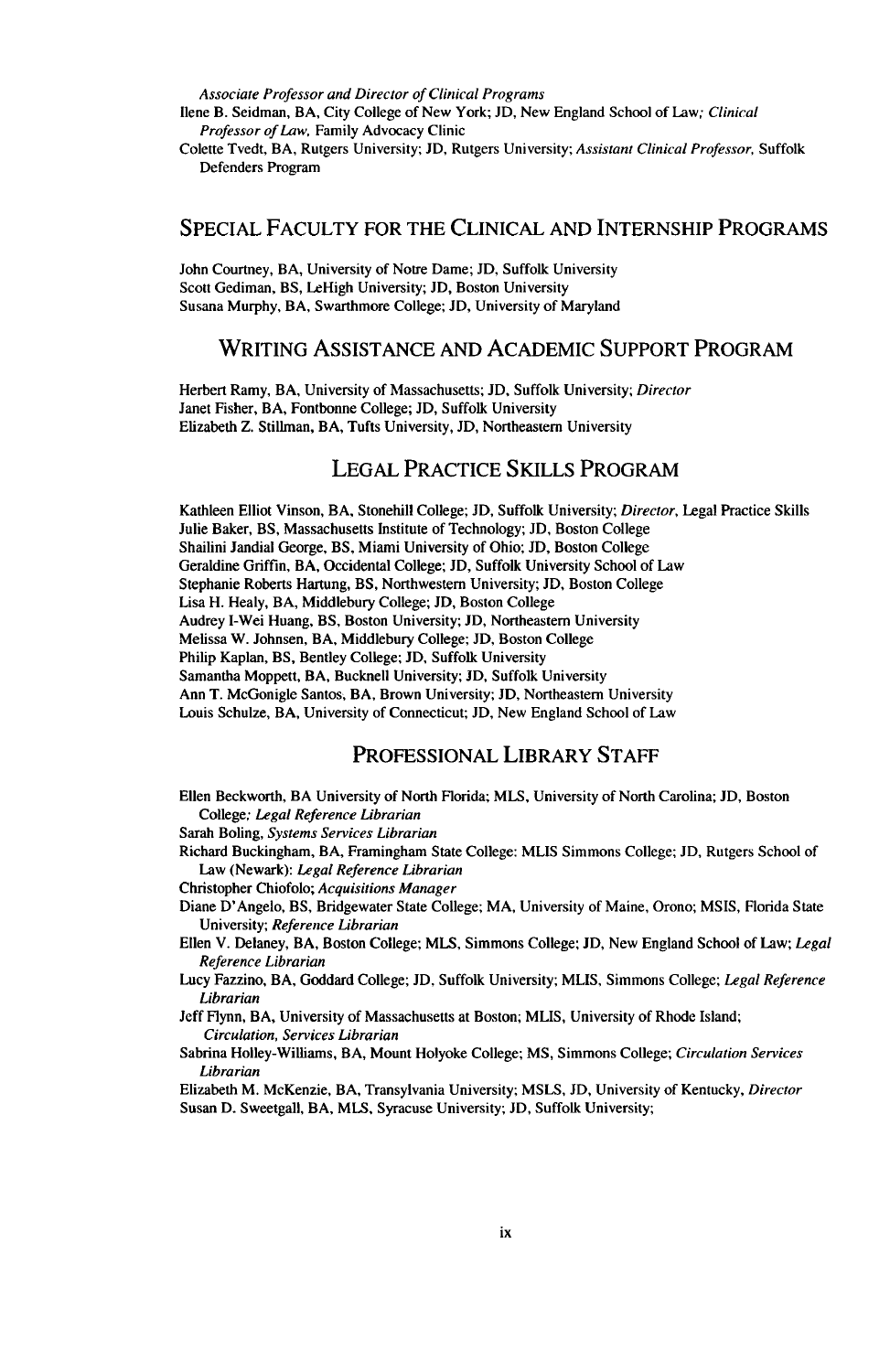*Assistant Director for Public Services* David M. Turkalo, BS, University of Massachusetts at Dartmouth; MLS, University of Rhode Island; *Assistant Director for Technical Services*

Susan Vaughn, *Legal Reference Librarian*

#### BOARD OF **TRUSTEES**

Nicholas Macaronis, Esq., *Chairman of the Board, Attorney at Law,* Macaronis Law Finn Carol Sawyer Parks, *Vice Chairperson of the Board, President,* Sawyer Enterprises Robert B. Crowe, Esq., *Clerk of the Corporation, Attorney at Law,* Perkins, Smith & Cohen, LLP David J. Sargent, Esq., *President,* Suffolk University Francis X. Flannery, *Vice President & Treasurer,* Suffolk University Richard P. Bevilacqua, *Director,* Employee Communications, Analog Devices Hon. Marianne B. Bowler, *Chief United States Magistrate Judge,* District of Massachusetts Hon. Lawrence L. Cameron, *Retired Chief Justice,* District Court Department, South Boston Division Dorothy A. Caprera, Esq., *Attorney at Law* Irwin Chafetz, *Vice President & Director,* The Interface Group, Inc. Dino M. Colucci, Esq., *Attorney at Law,* Colucci and Colucci Gerald F. Doherty, Esq., *Attorney at Law* Dennis M. Duggan, Esq., *Attorney at Law,* Nixon Peabody, LLP Leonard Florence, *Chairman and Chief Executive Officer,* Leonard Florence Group Hon. Robert W. Gardner, Jr., Esq., *Associate Justice,* Clinton Justice Court Russell A. Gaudreau, Jr., *Attorney at Law,* Ropes and Gray, LLP Michael G. George, *President and Chief Executive Officer,* Bowstreet Software, Inc. Margaret A. Geraghty, *President,* Geraghty Real Estate (Retired) Jeanne M. Hession, Esq., *Retired Vice President and Associate Counsel,* Boston Safe Deposit and Trust Company General Joseph P. Hoar, USMC (Ret.), J.P. Hoar & Associates, Inc. William T. Hogan Il, Esq., *Attorney at Law,* Roache and Malone J. Robert Johnson, *Founder/President,* Yankee Marketers, Inc. James F. Linnehan, Esq., *Attorney at Law and CPA,* Law Office of James F. Linnehan Debrah Marson, Esq., *Deputy General Counsel,* The Gillette Company Andrew C. Meyer, Jr., *Attorney at Law,* Lubin & Meyer, PC Hon. Martin T. Meehan, *United States Representative,* **5h** District, Massachusetts Ralph Mitchell, Carthage Financial Group John J. O'Connor, *Vice Chairman,* PriceWaterhouse Coopers Brian T. O'Neill, Esq., *Attorney at Law,* Law Offices of Brian T. O'Neill Rosalie K. Stahl, Becker and Company James F. Sullivan, Esq., *Attorney at Law,* The Sullivan Group Francis M. Vazza, *Partner,* Vazza Associates, Real Estate Management